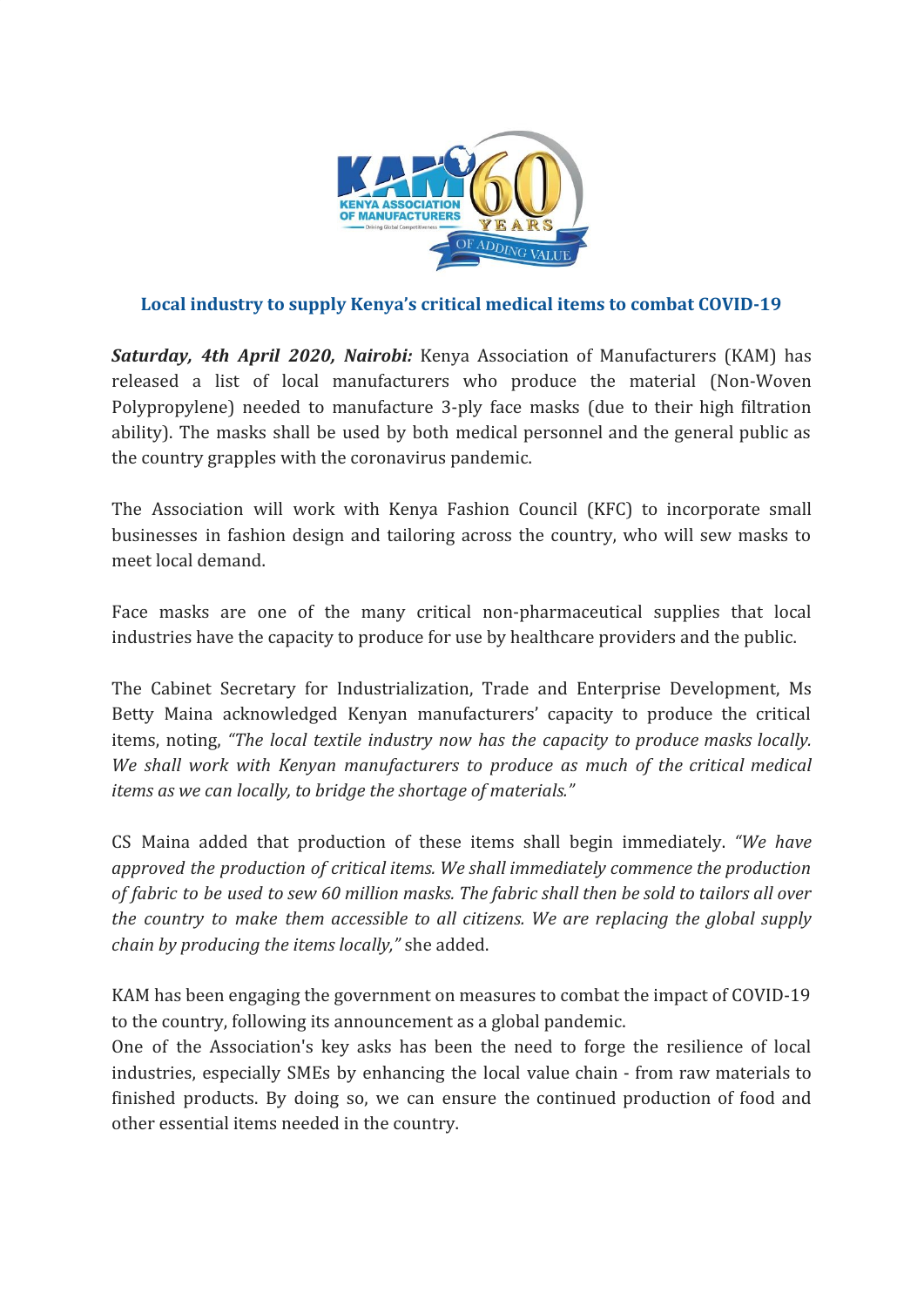KAM Chief Executive, Ms Phylis Wakiaga remarked that working with KFC will give SMEs in the Textiles and Apparels Sector an opportunity to seal gaps in the local value chain as all stakeholders work together to curb the spread of the virus.

She also reaffirmed industry's commitment to working with the government to relieve the ever-increasing demand for the much-needed critical items in the country, as we seek to curb the exposure and spread of coronavirus.

"*The manufacturing sector is committed to support various on-going initiatives to mitigate the spread of the virus throughout the country. This includes the continued production of essential goods and services whilst remaining ethical and fair in pricing to enable, especially SMEs and those whose daily wage will be greatly impacted by the pandemic, to cater to their basic needs. Local manufacturers have also increased their production of the critical items to meet the increasing demand."* added Ms Wakiaga.

KEBS is expected to test other medical supplies including protective footwear and ventilator prototypes currently under development, full-body suits, headgears, protective footwear, hospital scrubs, hospital linen and surgical gloves. The body has made available the standards on COVID-19 items for free on their [website](https://www.kebs.org/index.php?option=com_content&view=article&id=659:approved-standards-related-to-covid-19&catid=26:news&Itemid=178) and shall give priority to samples related to the pandemic and reduced turnaround time for giving back results.

Attached is a list of local non-woven fabrics manufacturers and woven and knitted fabrics manufacturers.

#### **\*ENDS\***

### **Note to Editors:**

### **About KAM**

KAM is a Business Member Organization representing value-add companies and associate services in Kenya. Its members' significant contribution to the economy is estimated at a quarter of the country's Gross Domestic Product. The Association provides an essential link for co-operation, dialogue and understanding with the Government and other key stakeholders by representing its members' views and concerns through fact-based policy advocacy.

KAM promotes trade and investment, upholds standards, encourages the formulation, enactment and administration of sound policies that facilitate a competitive business environment and reduce the cost of doing business.